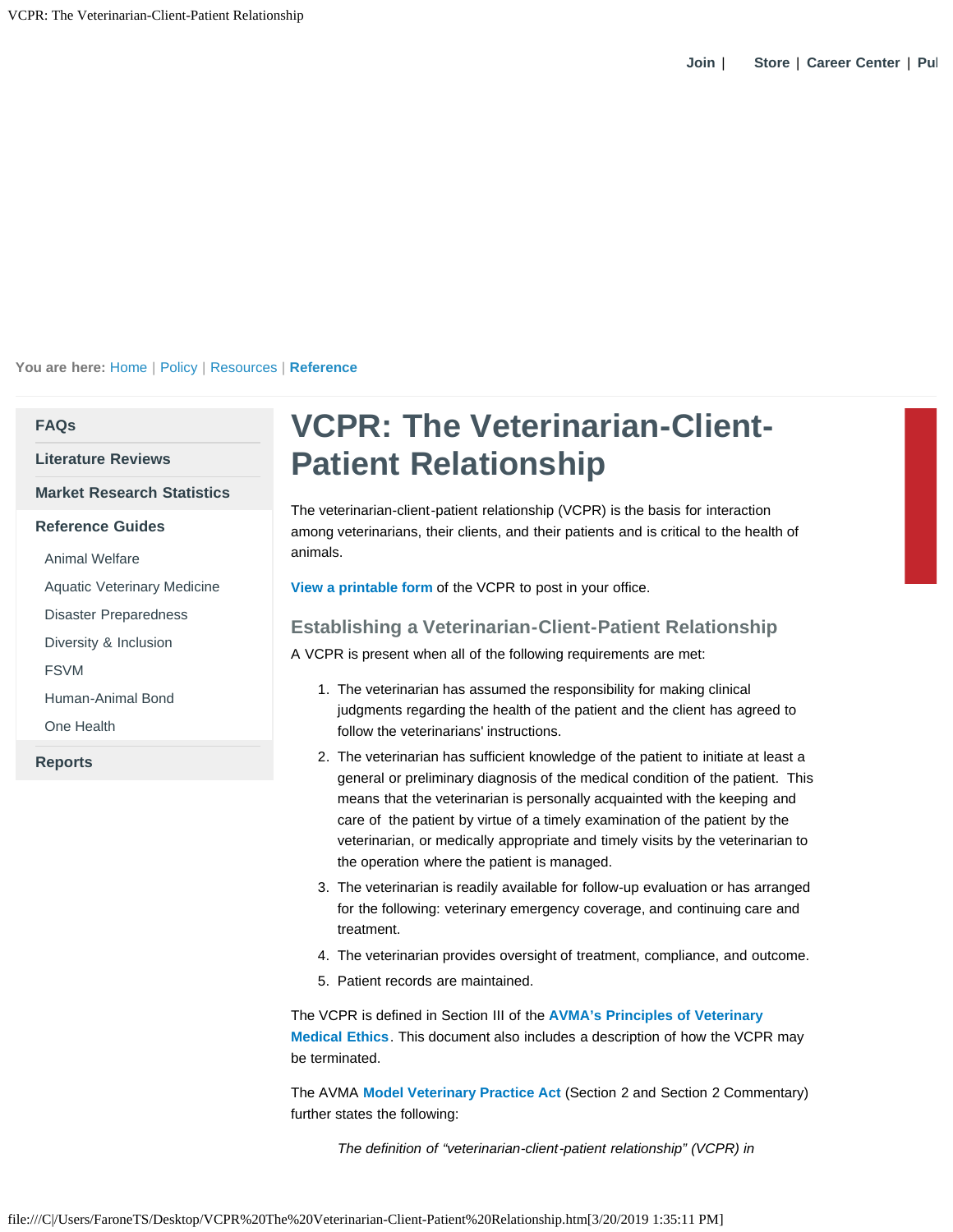*subsection 20 was changed in 2012, and is now different from that embodied in federal regulation [21 CFR 530.3\(i\)](http://www.gpo.gov/fdsys/granule/CFR-2012-title21-vol6/CFR-2012-title21-vol6-sec530-3/content-detail.html) relating to extralabel drug use.*

*In 2012, subsection 14 was revised to define "patient" as "an animal or group of animals." Therefore, the definition of VCPR can be applied to individual animals as well as a group or groups of animals within an operation (production system).*

*The AVMA recognizes that individual states may wish to more clearly define specific terms within the definition of VCPR. For example, a state regulatory board may wish to include a specific time period (eg, no less frequent than 6 or 12 months) to better delineate the term "timely" relating to examinations and visits.*

*The term "timely" should be considered in light of the nature and circumstances of the patient (eg, species, condition or disease, or operation).*

*In 2012, subsections 20-b and 20-c were revised for purposes of clarification. Subsection 20-e was added to state that patient records must be maintained to establish a VCPR.*

*States may also wish to further specify that when establishing a VCPR in the case of large operations, "sufficient knowledge" can be supplemented by means of:*

*1. examination of health, laboratory, or production records; or 2. consultation with owners, caretakers or supervisory staff regarding a health management program for the patient; or 3. information regarding the local epidemiology of diseases for the appropriate species.*

Section 5 (and commentary) of the AVMA **[Model Veterinary Practice Act](https://www.avma.org/KB/Policies/Pages/Model-Veterinary-Practice-Act.aspx)** states the following:

*No person may practice veterinary medicine in the State except within the context of a veterinarian-client-patient relationship. A veterinarian-client-patient relationship cannot be established solely by telephonic or other electronic means.*

*COMMENTARY TO SECTION 5—This section, which was added in 2003, emphasizes not only that veterinary medicine must be practiced within the context of a veterinarian-client-patient relationship (VCPR), but also emphasizes that because a VCPR requires the veterinarian to examine the patient, it cannot be adequately established by telephonic or other electronic means (ie, via telemedicine) alone. However, once established, a VCPR may be able to be maintained between medically necessary examinations via telephone or other types of consultations.*

**Additional Resources: [VCPR FAQ for animal owners](https://www.avma.org/public/PetCare/Pages/VCPR-FAQs.aspx)**